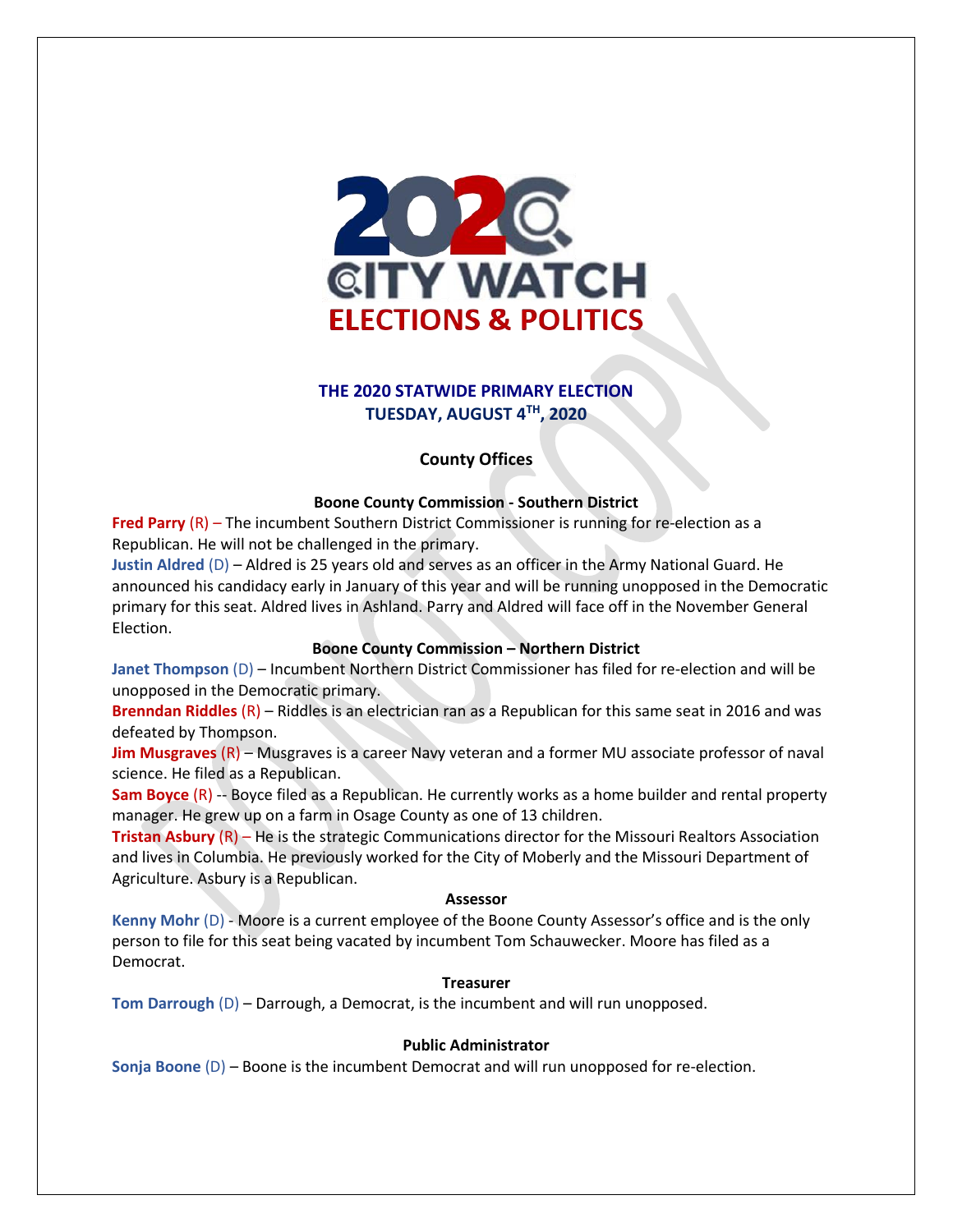### **Sheriff**

**Dwayne Carey** (D) – Carey is the incumbent and has filed for re-election. He is a Democrat. **Charles Blair** (R) – Blair is currently a Boone County Deputy Sheriff and previously served as a California State Highway Patrol officer. He has filed as a Republican and will face Carey in the November election.

## **Circuit Judge - 13th Judicial Circuit**

**Josh Devine** (R) – Devine is a former Associate Circuit Judge, having been appointed to an open Division 11 position in 2018 by then Governor Eric Greitens. He was defeated by Stephanie Morrell in the November 2018 General Election. He is currently affiliated with the law firm of Rogers and Ehrhardt in Columbia. Devine is a Republican.

**Andy Hirth** (D) – Hirth is a constitutional lawyer affiliated with TGH Litigation LLC in Columbia. He has formerly worked in the state Attorney General's office and in private practice with a law firm in Chicago. Hirth is a Democrat.

*(Note: These two candidates will be seeking to fill the seat currently held by Jodie Asel, who will reach the mandatory retirement age of 70 in June of this year, even though her term runs until December 31. Upon retirement, Governor Mike Parson may appoint someone to fill that seat temporarily (presumably a Republican). The permanent replacement will be determined in the November 2020 General Election.)*

## **State Representatives and State Senators**

### **State Senator – District 19**

**Caleb Rowden** (R) – Incumbent Republican **Judy Baker** (D) – Democratic challenger

### **State Representative – District 44**

**Cheri Toalson Reisch** (R) – Incumbent Republican **Jacque Sample** (D) – Democratic challenger.

### **State Representative – District 45**

**Kip Kendrick** (D) – Incumbent Democrat – Unopposed (Last term due to term limits.)

#### **State Representative – District 46**

**Martha Stevens** (D) – Incumbent Democrat - Unopposed

#### **State Representative – District 47**

**Chuck Basye** (R) – Incumbent Republican **Adrian Plank** (D) – Democratic challenger

#### **State Representative – District 50**

**Sara Walsh** (R) – Incumbent Republican **Kari Chesney** (D) – Democratic challenger

(more)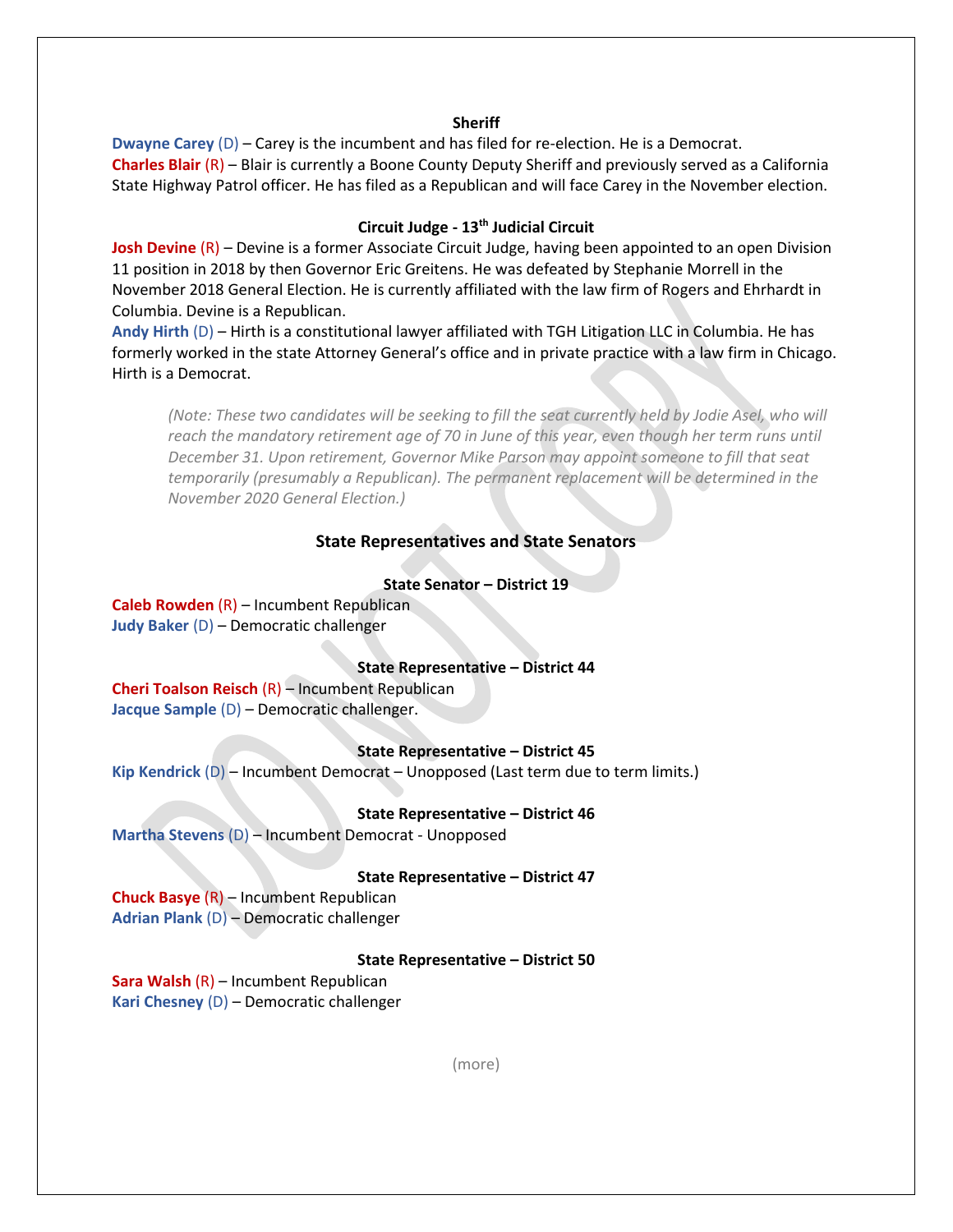## **Statewide and Federal Offices**

### **Governor**

**Mike Parson** (R) – Republican (Incumbent) **Raleigh Ritter** (R) - Republican **Jim Neely** (R) - Republican **Saundra McDowell** (R) - Republican **Nicole Galloway** (D) - Democrat **Jimmie Matthews** (D) - Democrat **Antoin Johnson** (D) - Democrat **Eric Morrison** (D) - Democrat **Robin John Daniel Van Quaethem** (D) - Democrat **Rik Combs** (L) - Libertarian **Jerome Howard Bauer** (G) – Green Party

#### **Lieutenant Governor**

# **Mike Kehoe** (R) – Republican (Incumbent) **Arnie C. (AC) Dienoff** (R) - Republican **Aaron T. Wisdom** (R) - Republican **Mike Carter** (R) - Republican **Greg Upchurch** (D) - Democrat **Alissia Canady** (D) - Democrat **Bill Slantz** (L) - Libertarian **Kelley Dragoo** (G) – Green Party

### **Secretary of State**

**Jay Ashcroft** (R) – Republican (Incumbent) **Yinka Faleti** (D) – Democrat **Carl Herman Freese** (L) – Libertarian **Paul Lehman** (G) – Green Party **Paul Venable** (C) – Constitution Party

#### **State Treasurer**

**Scott Fitzpatrick** (R) – Republican (Incumbent) **Vicki Lorenz Englund** (D) – Democrat **Nick Kasoff** (L) – Libertarian **Joseph Civettini** (G) – Green Party

### **Attorney General**

**Eric Schmitt** (R) – Republican (Incumbent) **Rich Finneran** (D) – Democrat **Elad Gross** (D) – Democrat **Kevin Babcock** (L) - Libertarian

#### **U.S. Congress – District 4**

**Vickie Hartzler** (R) – Republican (Incumbent) **Neal Gist** (R) – Republican **Lindsey Simmons** (D) – Democrat **Robert E. Smith** (L) – Libertarian **Steven K. Koonse** - Libertarian

> **U.S. Senate (No open seats.)**